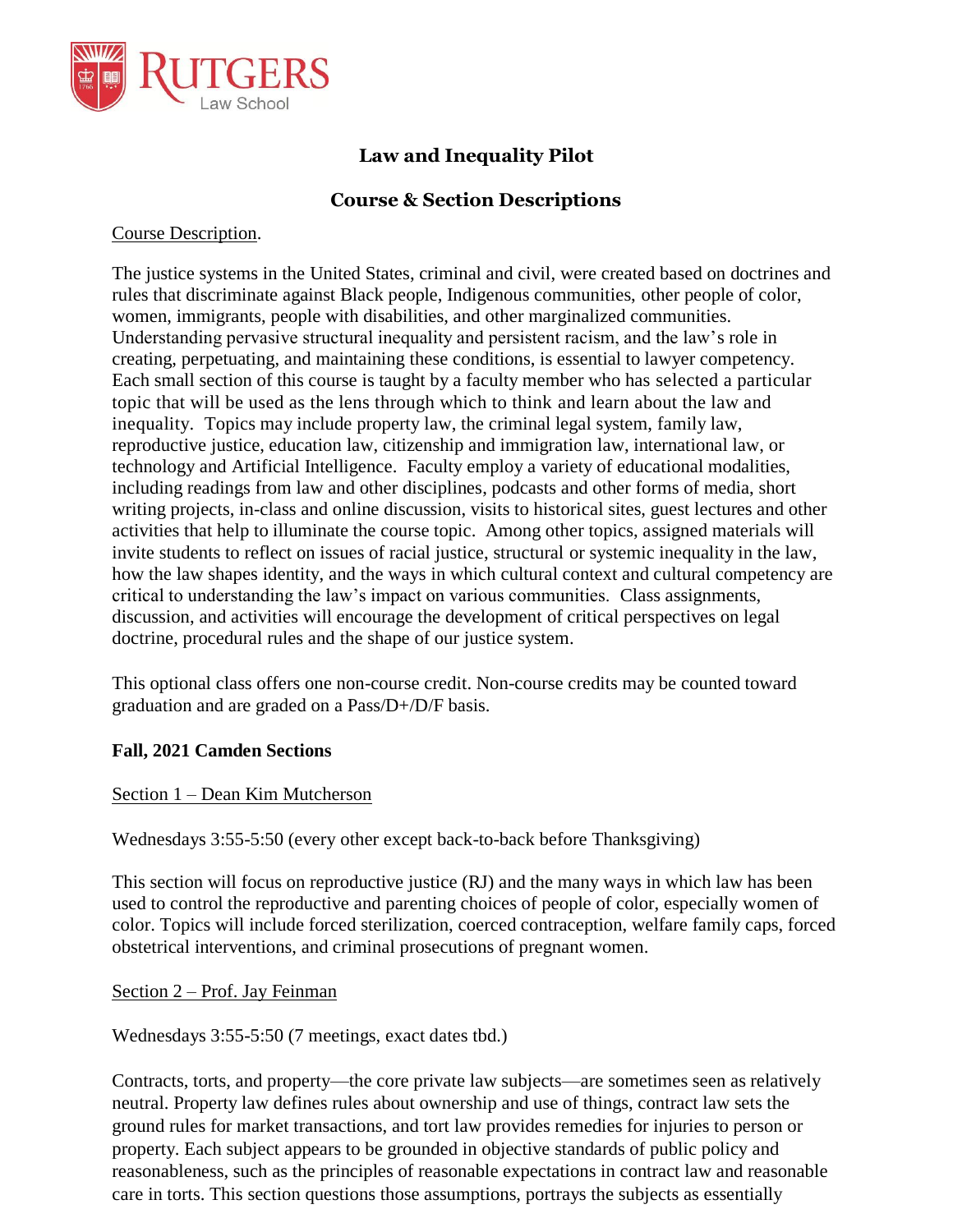

political, and examines how issues of race, gender, class, and inequality are embedded in the theory and operation of contract, tort, and property law.

Section 3 – Prof. Todd Clear

September 11-September 12 (Sat-Sun) 9:00-12:15 p.m. and 2:00-5:15 p.m.

Incarceration and inequality with an emphasis on racial disparity. Class will be joined by formerly incarcerated Rutgers grads. Focus on personal experiences with the law.

#### **Fall, 2021 Newark Sections**

Section 1 – Prof. Todd Clear

September 11-September 12 (Sat-Sun) 9:00-12:15 p.m. and 2:00-5:15 p.m.

Incarceration and inequality with an emphasis on racial disparity. Class will be joined by formerly incarcerated Rutgers grads. Focus on personal experiences with the law.

Section 2 – Prof. Norrinda Hayat

Mondays 3:55-5:50 p.m. (every other)

*From Tulsa to Wakanda: Utilizing the Law to Repair Centuries of Systemic Black Land Dispossession*. This Section will: 1) explore the historical practice of government-instituted black land dispossession in America through a critical lens, including an examination of seemingly neutral principles of law such as standing, political question doctrine and statute of limitations as they are wielded against the concept of reparations, 2) examine the legitimacy of Black commons as a tool of repair and 3) engage the imagination to consider what the future of liberated Black landholding in America might look like and how the law could be utilized to ascend the country to that space.

Ta-Nehisi Coates recently said on the writing of his last issue of *Black Panther* "it may seem that comics was a side job away from my 'serious' work as an essayist. But I will say it until I'm blue in the face - [law] without imagination is suicide. You can't tell people to vote for a better future they can't envision. We are still living in the world that *Gone With the Wind* made. If folks can't imagine you as human, all the policy in the world is irrelevant." In this Section, we will imagine an America where the law recognizes Black people as legitimate landholders and reverse engineer policy prescriptions from that place.

# Section 3 – Prof. Chrystin Ondersma and Prof. Amy Widman

Tuesdays 1:05-2:20 p.m. for 10 weeks in a row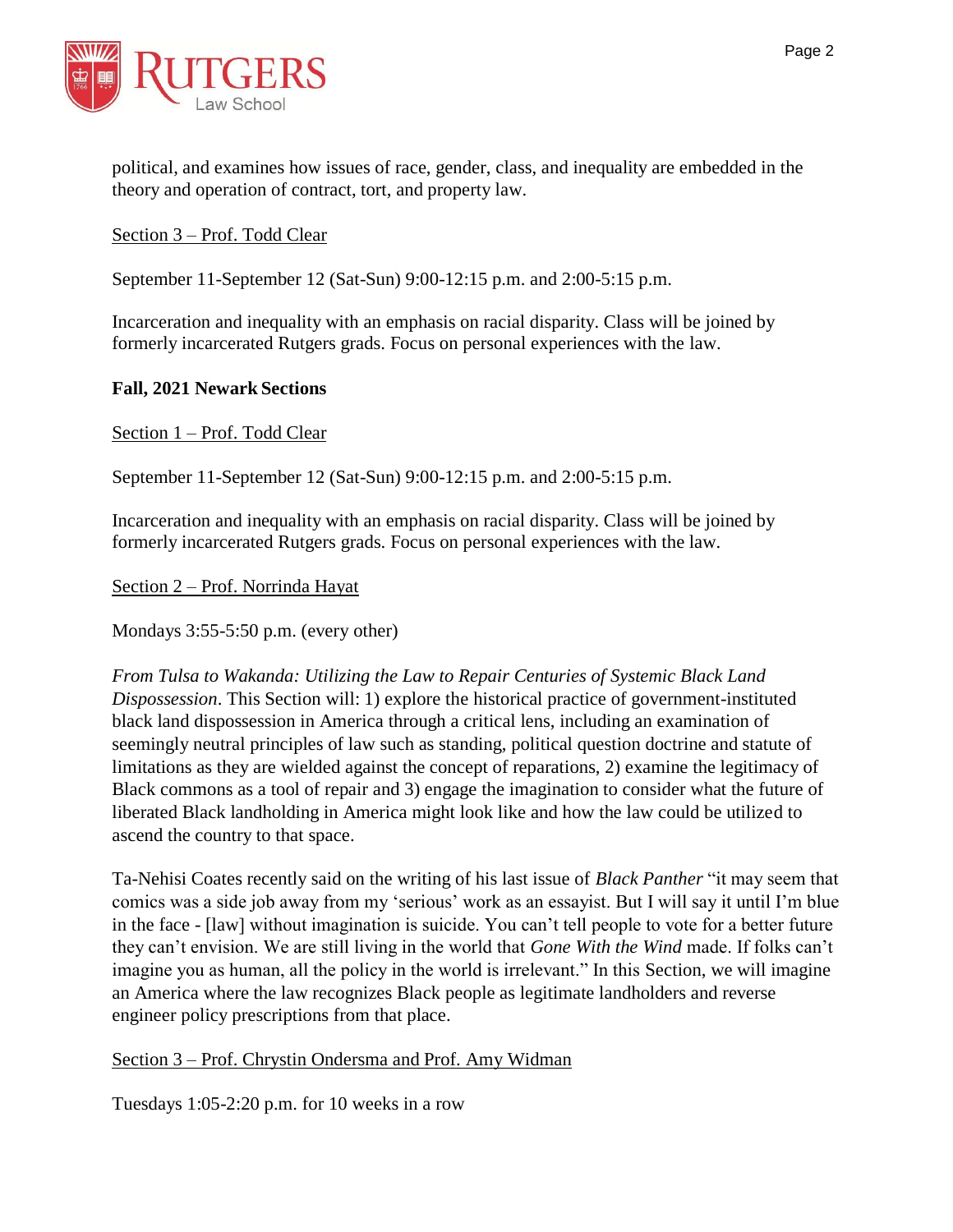

We will examine the ways the state uses its coercive power to collect alleged debt by, for example, imposing excessive fees on people's interactions with the justice system, ordering payment of public and/or private debt, and effectuating punishments for nonpayment of debt. Readings will center on how policies embedded in civil justice processes and practices perpetuate racial inequality. In addition to fines and fees imposed by the justice system itself, we will cover student loans, the economics of incarceration, bankruptcy, and the role of lawyers in reforming systems to be more equitable.

#### Section 4 – Prof. Amy Soled and Prof. Jennifer Rosen Valverde

# Mondays 3:55-4:50 p.m. for 7 weeks

Race, Bias and Professional Identity. In this one-credit seminar, first-year students will begin the process of professional identity formation as a lawyer by exploring the intersection of race, bias, identity, and the law. Students will reflect upon their personal and social identities, the ways in which this country's laws and legal systems create and perpetuate racism and bias based on social identities, and how law can be an essential tool to combat racism and bias so as to create a more equitable and just society. During this exploration, students will examine how they have been shaped by their personal and social identities, how they will be shaped by the legal profession, and how they hope to shape their identities as both lawyers and human beings. Some of the topics that will be covered include racism, oppression, bias (explicit and implicit), power, privilege, gatekeeping, norms and values, personal narrative, professional identity, and resilience. Through book excerpts, articles, videos, podcasts, classroom exercises, dialogue, and journaling, students will begin to develop a sense of who they want to be as a lawyer while developing critical analytical and self-reflection skills.

#### Section 5 – Prof. Beth Stephens

Wednesday 3:55-5:50 p.m. (every other)

With a focus on the United States, this section will explore both the race-based roots of international law and attempts to use that law to challenge racism and inequity. Topics include international law's justification of colonialization and the seizure of Indigenous lands in what is now the United States and elsewhere; use of international law to challenge and to defend enslavement and the slave trade; international law-based challenges to U.S. racial oppression in the mid-20th century; and recent efforts to use international law to support the reform of police practices. No prior knowledge of international law is expected: we'll start with a basic introduction to the concepts relevant to the course.